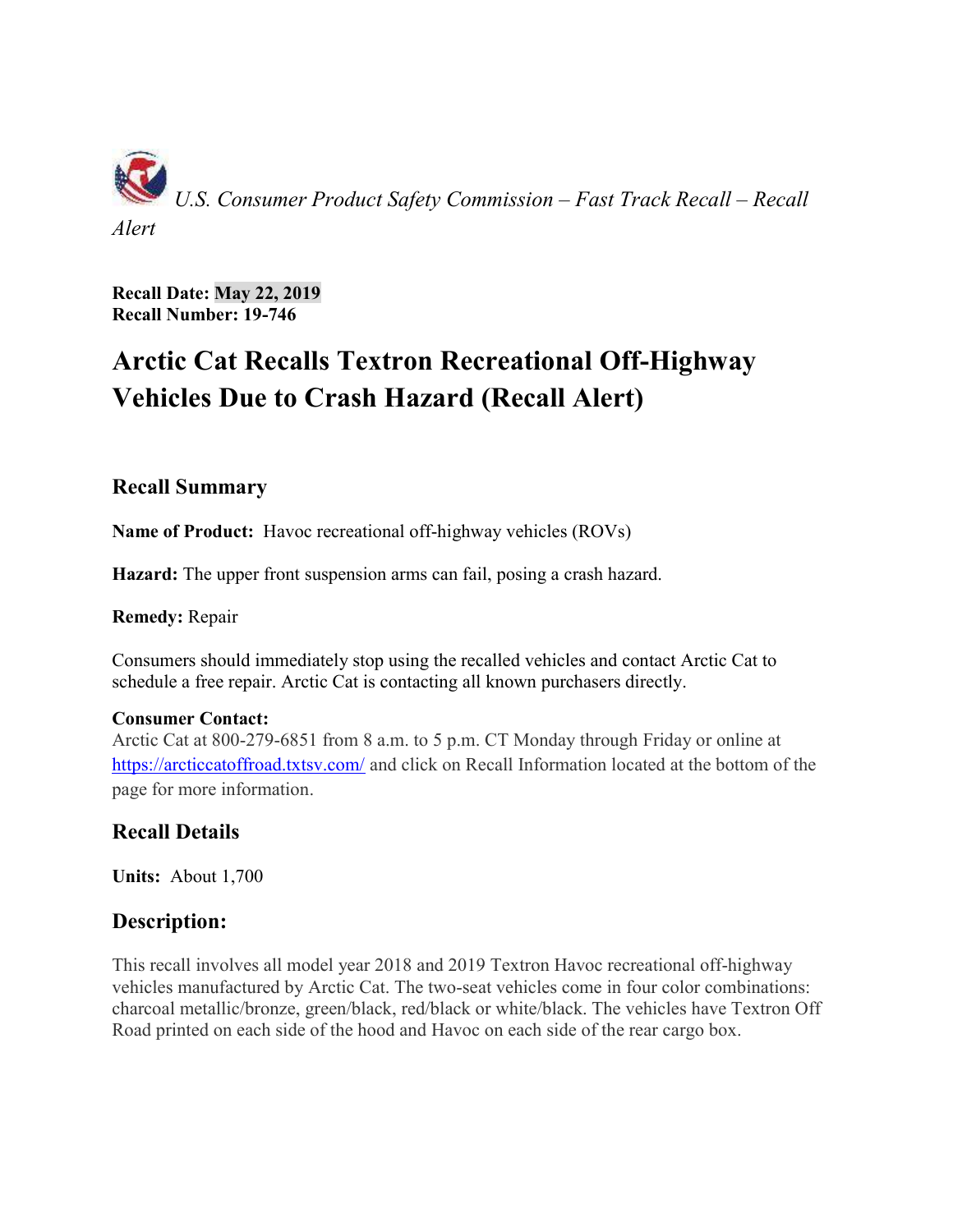Incidents/Injuries: Arctic Cat has received six reports of front suspension arm failures. No crashes or injuries have been reported.

Sold At: Textron Off Road and Arctic Cat dealers nationwide from January 2018 through April 2019 for between \$13,800 and \$17,000.

Manufacturer: Arctic Cat Inc., of Thief River Falls, Minn., a subsidiary of Textron Specialized Vehicles, of Augusta, Ga.

Manufactured in: United States

## **Photos**



Havoc ROV (charcoal metallic/bronze)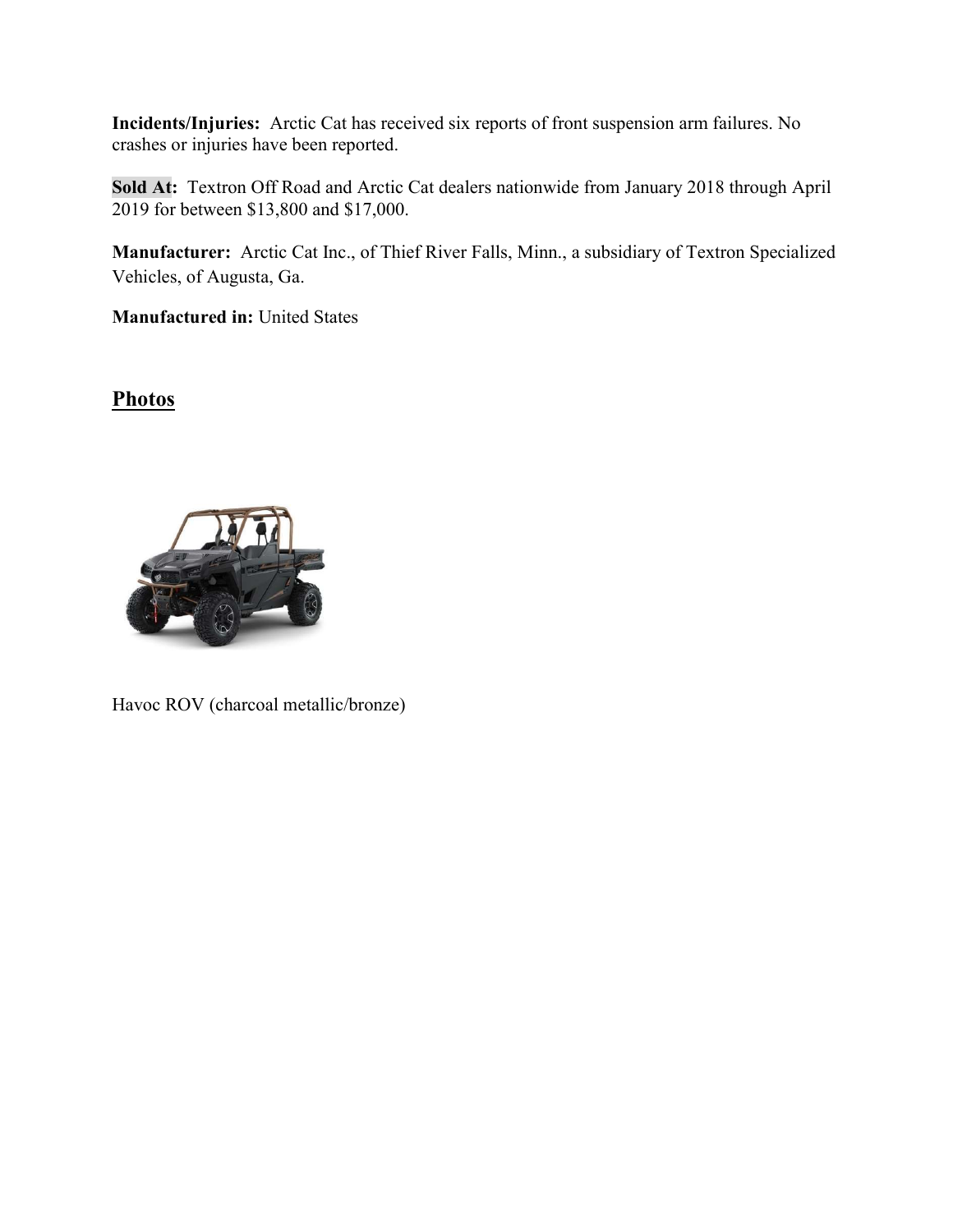

Havoc ROV (green/black)



Havoc ROV (red/back)



Havoc ROV (white/black)